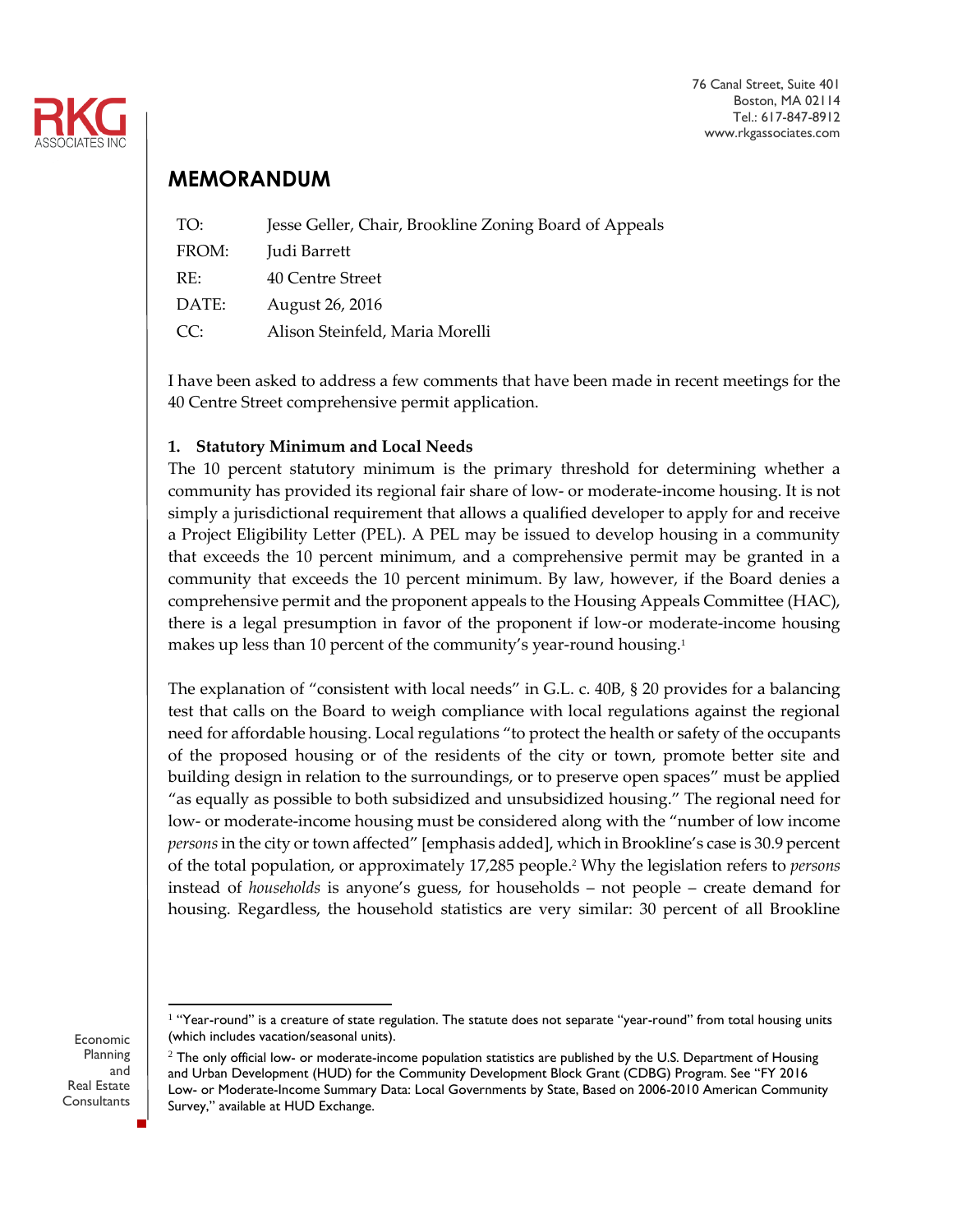

households have low or moderate incomes, or approximately 7,630 households.<sup>3</sup> Available estimates classify 74 percent of Brookline's low- or moderate-income households (5,600) as housing cost burdened, i.e., households paying more than 30 percent of their gross monthly income for basic housing expenses.<sup>4</sup> Accordingly, the estimated need for affordably priced housing in Brookline, based solely on *local* conditions, is about 14.9 times greater than the number of units (367) the Town needs to reach the 10 percent statutory minimum.<sup>5</sup>

The Subsidized Housing Inventory (SHI) is the official roster of low- or moderate-income units that meet the requirements of Chapter 40B. The percentage of affordable units on the SHI is the most basic measure of whether a community meets, exceeds, or falls below its 10 percent minimum affordable housing obligation – that is, whether it has done enough to address regional need. Over forty years ago, the Supreme Judicial Court drew this conclusion in *Board of Appeals of Hanover v. Housing Appeals Committe*e (1973): "If the regional need for such housing outweighs [valid planning objections to the details of the proposal such as health, site design, and open spaces], the board must override any restrictive local requirements and regulations which prevent the construction of the housing and grant the comprehensive permit . . . the municipality's failure to meet its minimum housing obligations . . . will provide compelling evidence that the regional need for housing does in fact outweigh the objections to the proposal."<sup>6</sup>

If an affluent suburb has a smaller percentage of low- or moderate-income residents than the larger metro region of which it is part, this does not mean the community's minimum obligation is less than 10 percent. Such an interpretation of G.L. c. 40B, § 20 would allow most of Boston's west suburbs to provide very little affordable housing, but clearly that is not what the Legislature intended. I recommend that the Board focus on qualitative concerns with 40 Centre Street and the other comprehensive permit applications that are currently before you and avoid pursuing creative interpretations that are "not consistent with the purpose of the statute."<sup>7</sup> As evidenced by the design review report from Davis Square Architects, the Planning Board's comments, and testimony from the neighborhood, there seem to be "valid health, safety, environmental, design, open space, planning, or other local concern[s] that warrant consideration by the Board.

## **2. Municipal Planning and Chapter 40B**

In a city or town that has been increasing its supply of affordable housing under a recent, systematically implemented comprehensive plan or master plan, or an affordable housing plan, the board of appeals may be able to sustain the denial of a comprehensive permit if the

j  $3$  The only official statistics for low- or moderate-income households (adjusted for household size), are also published by HUD but for the Five-Year Consolidated Plan. See HUD Office of Policy Development and Research, CHAS Data 2009-2013.

<sup>&</sup>lt;sup>4</sup> For homeowners, "housing costs" include the monthly cost of a mortgage payment, property taxes, and insurance; for renters, the term includes monthly rent and basic utilities (lights, heat, cooking, hot water).

<sup>5</sup> According to DHCD, Brookline has 2,254 units on the Subsidized Housing Inventory (SHI), or 8.6 percent of all year-round units in the town.

<sup>6</sup> *Board of Appeals of Hanover v. Housing Appeals Committee*, 363 Mass. 365-366 (1973).

<sup>7</sup> *Zoning Board of Appeals of Amesbury v. Housing Appeals Committee*, et al., 457 Mass. 748, 761 (2010).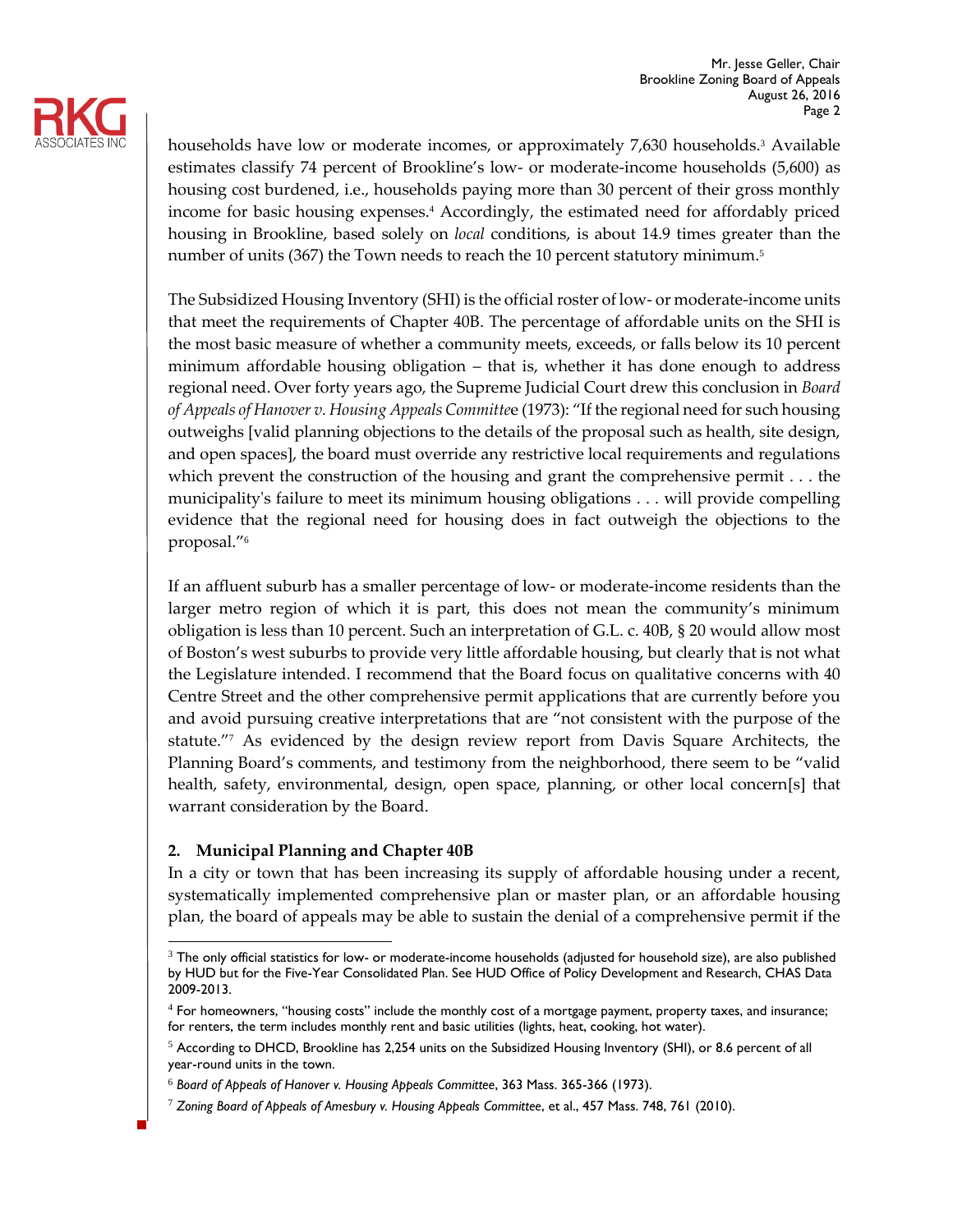

proposed development conflicts with the community's plan. Brookline attempted to make this assertion (among many others) in opposing the Paragon Residential Properties development over a decade ago (the project that eventually became the 68-unit apartment development at 45 Marion Street).<sup>8</sup> Brookline has not yet acted on the Housing Production Plan that was completed for the Town in July, and as far as we know, the implementation program for Brookline's most recent comprehensive plan ended in 2015.

A handful of communities have survived a comprehensive permit challenge on the basis of a project's inconsistency with local planning. Out of appeals involving planning challenges, beginning with *Harbor Glen Associates v. Board of Appeals of Hingham* (1982), the HAC developed a three-part test for deciding whether a community's planning efforts. From *KSM Trust v. Pembroke* (1991) to *28 Clay Street Middleborough, LLC v Middleborough Zoning Board of Appeals* (2009), the evolving three-part test included the following criteria: (1) if the plan is bona fide (legitimately adopted and continues to function as a viable planning tool; (2) if the plan promotes affordable housing and (3) if the plan has been implemented in the area where the comprehensive permit development has been proposed.

Even when the answer to all three questions is "yes," a project's inconsistency with local planning may not be enough to justify denial of a comprehensive permit or the imposition of requirements that could make the project uneconomic. "The master plan is placed on the town's side of the scale, and the strength of the plan itself, the extent to which it has actually been implemented, and the extent to which it encourages and has resulted in affordable housing all lend weight to the town's argument that local planning concerns with regard to a particular proposal outweigh the regional need for housing."<sup>9</sup> From there, the HAC would determine the "weight to be given to the master plan as a local concern."<sup>10</sup>

The two most recent planning-related HAC decisions involving the Town of Andover and Town of Hanover shed further light on how reliance on a master plan or other plan may be viewed in a comprehensive permit appeal. I had the pleasure of serving as MHP technical assistance consultant to the Andover Board of Appeals and worked closely with the chair, Stephen D. Anderson, Esq., to prepare the Board's decision. While I maintain that Andover was (and still is) the suburban "poster child" for local initiatives to create affordable housing, the HAC did not agree. The four-part test articulated in the HAC's *Andover* decision builds on analysis described in a decision involving the Town of Lunenburg the previous year, <sup>11</sup> and it bears repeating:<sup>12</sup>

j <sup>8</sup> See Massachusetts Housing Appeals Committee, *Paragon Residential Properties v. Brookline Zoning Board of Appeals*, No. 04-16 (March 6, 2007).

<sup>9</sup> Massachusetts Housing Appeals Committee, *KSM Trust v. Pembroke,* No. 91-02 (November 18, 1991); and *28 Clay Street Middleborough, LLC v Middleborough Zoning Board of Appeals,* No. 08-06 (September 28, 2009).

<sup>&</sup>lt;sup>10</sup> Zoning Board of Appeals of Lunenburg v. Housing Appeals Committee, 464 Mass. 38, 48-49 (2013).

<sup>&</sup>lt;sup>11</sup> Zoning Board of Appeals of Lunenburg v. Housing Appeals Committee, 464 Mass. 38, 43 (2013).

<sup>12</sup> Massachusetts Housing Appeals Committee, *Hanover R.S. Limited Partnership v, Andover Zoning Board of Appeals*, No. 12-04 (February 10, 2014), 7-8.